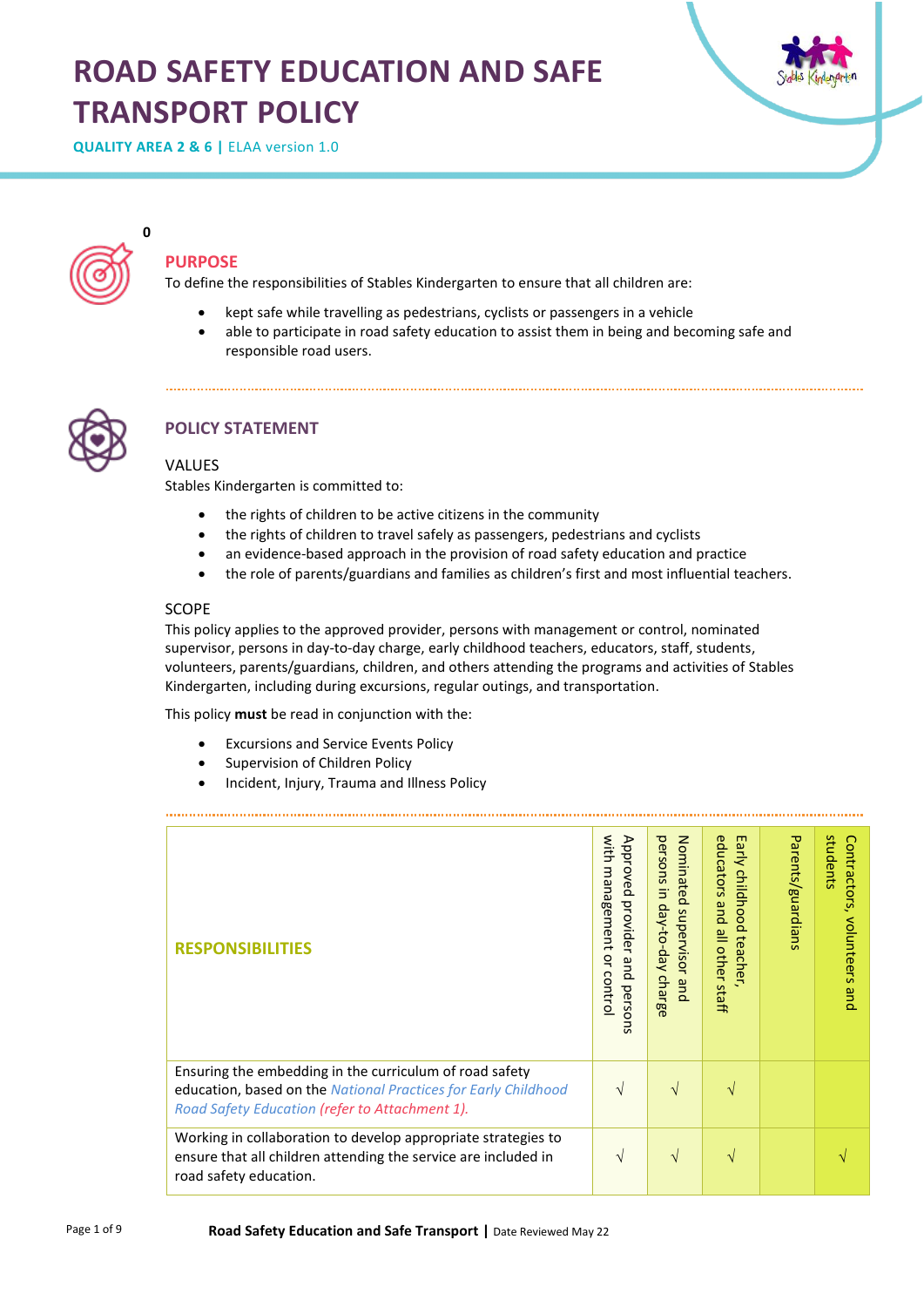| Ensuring early childhood teacher, educators and staff to<br>participate in regular professional development.                                                                                                                                                                 | $\sqrt{}$  | $\sqrt{}$ |           |  |           |  |
|------------------------------------------------------------------------------------------------------------------------------------------------------------------------------------------------------------------------------------------------------------------------------|------------|-----------|-----------|--|-----------|--|
| Participating in training in road safety and ensuring they are<br>kept up to date with current legislation, regulations, rules,<br>standards and evidence informed practice information.                                                                                     |            | $\sqrt{}$ | $\sqrt{}$ |  | $\sqrt{}$ |  |
| Providing early childhood teachers and educators with access to<br>a broad range of road safety education resources                                                                                                                                                          | $\sqrt{ }$ | $\sqrt{}$ |           |  |           |  |
| Ensuring the availability (in good condition) and use of bicycle<br>helmets which meet Australian/New Zealand Standard 2063 for<br>bicycles and wheeled toys (refer to Definitions).                                                                                         | $\sqrt{ }$ | $\sqrt{}$ | $\sqrt{}$ |  |           |  |
| Monitoring the correct use of bicycle helmets whenever bicycles<br>or wheeled toys are used.                                                                                                                                                                                 |            | $\sqrt{}$ | $\sqrt{}$ |  | $\sqrt{}$ |  |
| Ensuring that location-specific road safety information is<br>displayed at the service where relevant (e.g. details about where<br>to park safely when delivering and collecting children and local<br>area speed limits etc.)                                               | $\sqrt{}$  | $\sqrt{}$ | $\sqrt{}$ |  |           |  |
| Ensuring that parents/guardians have access to this policy and<br>its attachments.                                                                                                                                                                                           | $\sqrt{}$  | $\sqrt{}$ | $\sqrt{}$ |  |           |  |
| <b>Transportation of children for excursion</b>                                                                                                                                                                                                                              |            |           |           |  |           |  |
| Ensuring that a child is not transported without prior written<br>authorisation by the parent/guardian or person named in the<br>child's enrolment record, and that the authorisation includes all<br>details required under Regulation 102 (4)                              | $\sqrt{}$  | $\sqrt{}$ | $\sqrt{}$ |  |           |  |
| Ensuring the risk assessment (refer to Definitions) identifies and<br>assesses the risks, specifies how these will be managed and/or<br>minimised, and includes all details required by Regulation 101,<br>102                                                               | $\sqrt{}$  | $\sqrt{}$ | $\sqrt{}$ |  |           |  |
| Ensuring all supervision requirements are met during<br>transportation, including educator to child ratios Regulation 123                                                                                                                                                    | $\sqrt{}$  | $\sqrt{}$ | $\sqrt{}$ |  | $\sqrt{}$ |  |
| Ensuring first aid requirements are met during transportation,<br>including the availability of up-to-date, suitably equipped first<br>aid kits (Regulation 89) and that educators or staff with first aid<br>qualifications and training are in attendance (Regulation 136) | V          |           |           |  |           |  |
| Ensuring that buses hired for use on excursions have fitted<br>seatbelts that are correctly used by all children, staff and<br>volunteers for the entire trip.                                                                                                               | $\sqrt{}$  | $\sqrt{}$ | $\sqrt{}$ |  |           |  |
| Ensuring that appropriate procedures are followed in the event<br>of a vehicle crash or transport-related injury involving any<br>children, staff or volunteers from the service (refer to Incident,<br>Injury, Trauma and Illness Policy).                                  | $\sqrt{}$  | $\sqrt{}$ | $\sqrt{}$ |  |           |  |
| Establishing agreed procedures for staff to follow where a child<br>is observed being transported to or from the premises in an<br>unsafe manner (refer to Attachment 2).                                                                                                    | $\sqrt{}$  | $\sqrt{}$ | $\sqrt{}$ |  |           |  |
| Implementing the services-agreed procedures when notified or<br>when there has been observation of child/ren being transported<br>in an unsafe manner.                                                                                                                       | $\sqrt{}$  | $\sqrt{}$ | $\sqrt{}$ |  |           |  |
| Transportation of children to/from the service                                                                                                                                                                                                                               |            |           |           |  |           |  |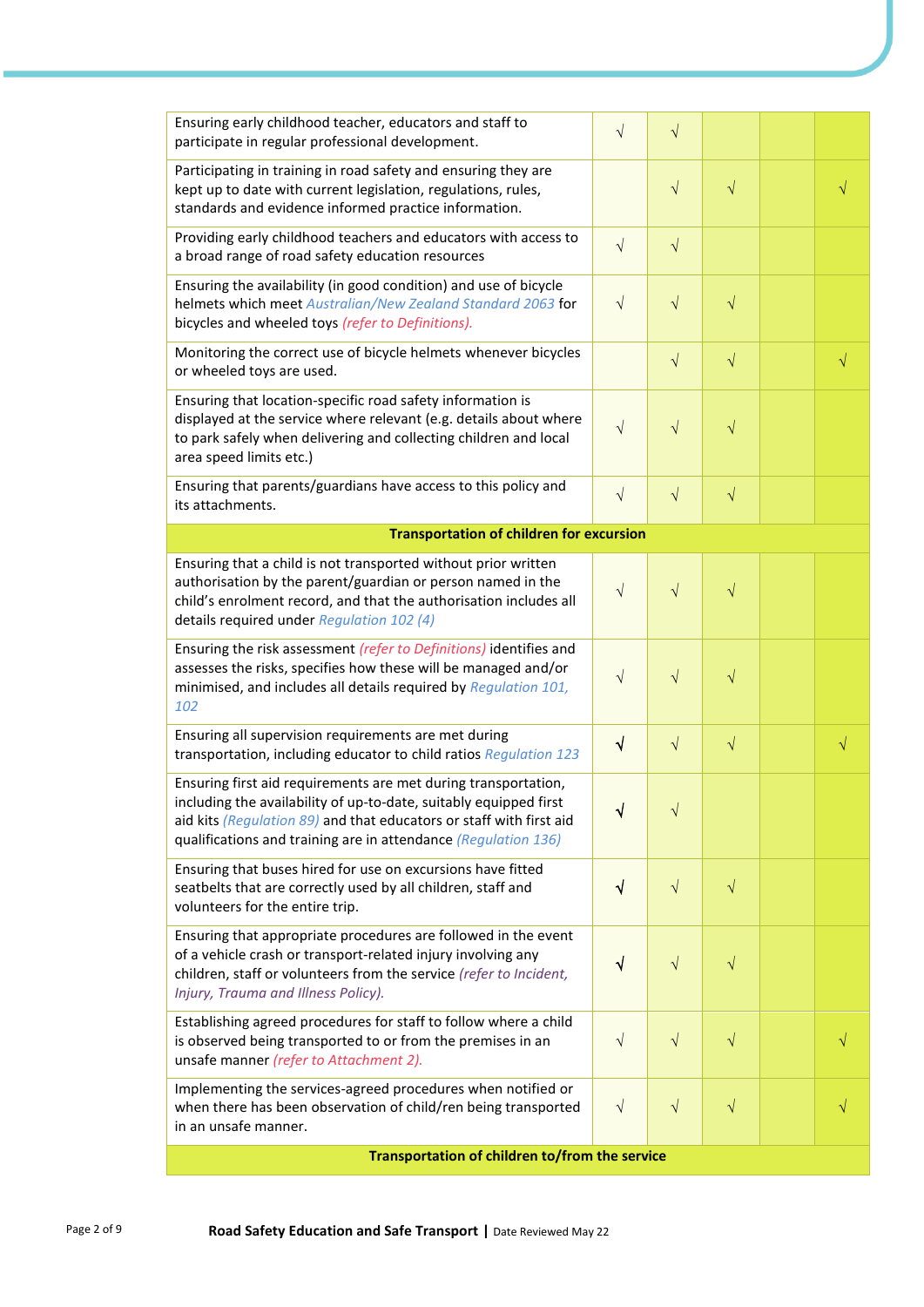| Ensuring that each child's enrolment record (refer to Definitions)<br>provides details of the name, address and telephone number of<br>any person who is authorised to consent to transport the child<br>or arrange transportation (refer to Definitions) of the child<br>Regulation 160 (3) (b)(vi) | $\sqrt{}$ | $\sqrt{}$    |           |  |           |  |
|------------------------------------------------------------------------------------------------------------------------------------------------------------------------------------------------------------------------------------------------------------------------------------------------------|-----------|--------------|-----------|--|-----------|--|
| Ensuring authorisation is provided on the enrolment record<br>(refer to Definitions) for the regular transportation (refer to<br>Definitions) of the child (Regulation 161 (2) (c))                                                                                                                  | $\sqrt{}$ | $\sqrt{}$    |           |  |           |  |
| Ensuring that a child is not transported without prior written<br>authorisation (expect in an emergency) by the parent/guardian<br>or person named in the child's enrolment record, and that the<br>authorisation includes all details required under Regulation<br>102D(4)                          | $\sqrt{}$ | $\checkmark$ |           |  |           |  |
| Ensuring the risk assessment (refer to Definitions) identifies and<br>assesses the risks, specifies how these will be managed and/or<br>minimised, and includes all details required by Regulation 102B,<br>102C                                                                                     | $\sqrt{}$ | $\checkmark$ |           |  |           |  |
| Ensuring that buses/vehicles used for use for the transportation<br>(refer to Definitions) of children have fitted seatbelts that are<br>correctly used by all children for the entire trip.                                                                                                         | $\sqrt{}$ | $\sqrt{}$    | $\sqrt{}$ |  |           |  |
| Ensuring all supervision requirements are met during<br>transportation, including educator to child ratios Regulation 123                                                                                                                                                                            | $\sqrt{}$ | $\sqrt{}$    | $\sqrt{}$ |  | $\sqrt{}$ |  |
| Ensuring first aid requirements are met during transportation,<br>including the availability of up-to-date, suitably equipped first<br>aid kits (Regulation 89) and that educators or staff with first aid<br>qualifications and training are in attendance (Regulation 136)                         | $\sqrt{}$ | $\sqrt{}$    |           |  |           |  |
| Completing any relevant documentation of children's<br>attendance and movement to and from the transportation                                                                                                                                                                                        | $\sqrt{}$ | $\sqrt{}$    | $\sqrt{}$ |  | $\sqrt{}$ |  |
| Implementing the services agreed procedures when notified or<br>when there has been observation of child/ren being transported<br>in an unsafe manner.                                                                                                                                               | $\sqrt{}$ | $\sqrt{}$    | $\sqrt{}$ |  |           |  |
| Ensuring that appropriate procedures are followed in the event<br>of a vehicle crash or transport-related injury involving any<br>children, staff or volunteers from the service (refer to Incident,<br>Injury, Trauma and Illness Policy)                                                           | $\sqrt{}$ | $\sqrt{}$    | $\sqrt{}$ |  |           |  |
| BOLD tick $\sqrt{}$ indicates legislation requirement                                                                                                                                                                                                                                                |           |              |           |  |           |  |



## **BACKGROUND AND LEGISLATION**

## BACKGROUND

Road safety education can help to reduce the risk of serious injury and death among young children by assisting them to develop skills, knowledge, and behaviour about the safe use of roads.

Working collaboratively with families to help children become safe and responsible road users aligns with the learning outcomes of the Early Years Learning Framework (EYLF).

Road trauma is one of the leading causes of death among young Australians. Young children are at risk as passengers in motor vehicles, as pedestrians and as cyclists. They are particularly vulnerable due to: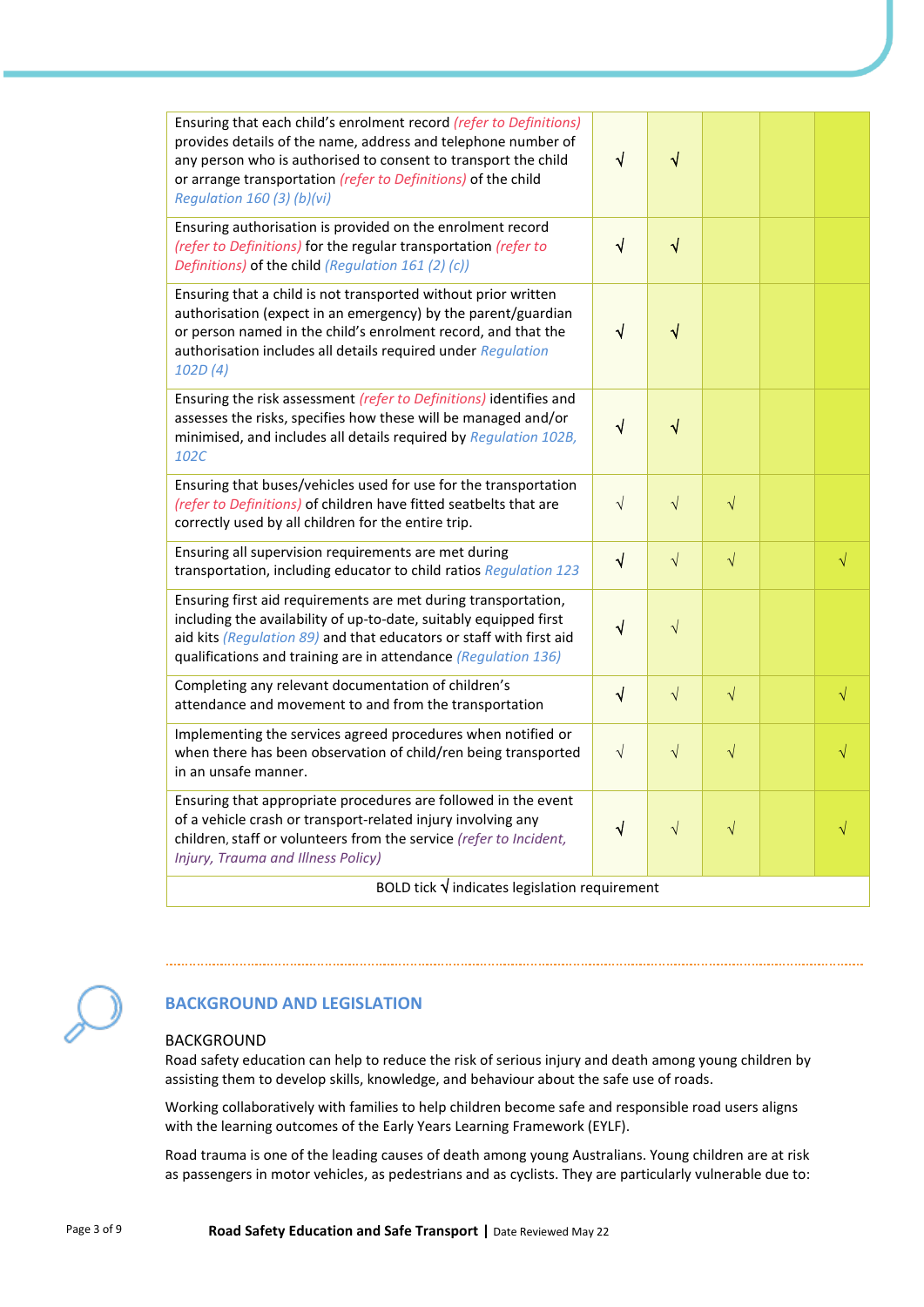- their small size and changing needs as they grow
- their cognitive and perceptual skills still developing.

Under duty of care obligations, services must develop appropriate procedures to guide staff to address situations where a child is observed to be at risk while being transported to or from the early childhood service. This may include instances where a child is observed to be:

- travelling unrestrained
- travelling in an inappropriate restraint
- riding a bicycle or wheeled toy without a helmet
- instances where a parent/guardian is in an unfit state to drive due to intoxication or impairment.

#### LEGISLATION AND STANDARDS

Relevant legislation and standards include but are not limited to:

- Education and Care Services National Law Act 2010
- Education and Care Services National Regulations 2011: Regulations 99, 100, 101, 102, 102B, 102C, 102D, 158, 159, 160, 161
- National Quality Standard
	- Quality Area 2: Children's Health and Safety
	- o Quality Area 6: Collaborative Partnerships with Families and Communities
- Road Safety Act 1986
- Road Safety Road Rules 2009 (Vic)

#### The most current amendments to listed legislation can be found at:

- Victorian Legislation Victorian Law Today[: www.legislation.vic.gov.au](http://www.legislation.vic.gov.au/)
- Commonwealth Legislation Federal Register of Legislation: [www.legislation.gov.au](http://www.legislation.gov.au/)



## **DEFINITIONS**

The terms defined in this section relate specifically to this policy. For regularly used terms e.g. Approved provider, Nominated supervisor, Notifiable complaints, Serious incidents, Duty of care, etc. refer to the Definitions file of the PolicyWorks catalogue.

**Adequate supervision:** Adequate supervision entails all children (individuals and groups) in all areas of the service, being in sight and/or hearing of an educator at all times including during toileting, sleep, rest and transition routines. Services are required to comply with the legislative requirements for educator-to-child ratios at all times. Supervision contributes to protecting children from hazards that may emerge in play, including hazards created by the equipment used.

Adequate supervision refers to constant, active and diligent supervision of every child at the service. Adequate supervision requires that educators are always in a position to observe each child, respond to individual needs, and immediately intervene if necessary. Variables affecting supervision levels include:

- number, age and abilities of children
- number and positioning of educators
- current activity of each child
- areas in which the children are engaged in an activity (visibility and accessibility)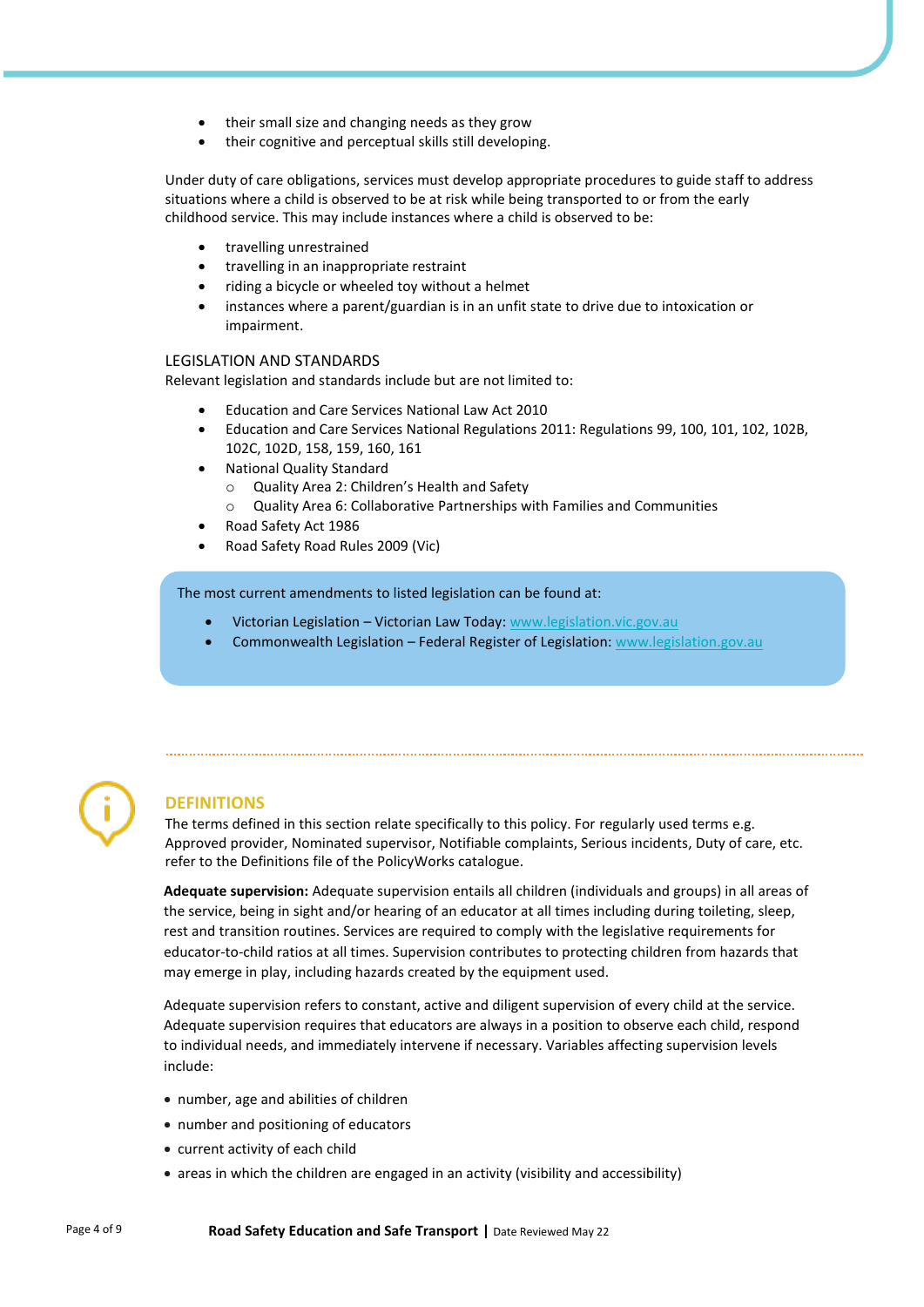- developmental profile of each child and of the group of children
- experience, knowledge and skill of each educator
- need for educators to move between areas (effective communication strategies).

**Approved Provider:** An individual or organisation that has completed an application and been approved by the Regulatory Authority as fit and proper (in accordance with Sections 12, 13 and 14 of the National Law) to operate one or more education and care services. The Approved Provider has overall responsibility to ensure that every part of the National Law, Regulations and National Quality Standard are met.

**Attendance record:** Kept by the service to record details of each child attending the service including name, date and time of arrival and departure, signature of person delivering and collecting the child or of the Nominated Supervisor or educator (Regulation 158(1)).

**Authorised nominee:** A person who has been given written authority by the parents/guardians of a child to collect that child from the education and care service. These details will be on the child's enrolment form.

The National Law and National Regulations do not specify a minimum age limit for an authorised nominee. Each service provider will need to determine if a person under the age of 18 is able to be an authorised nominee and, if so, what constitutes the minimum acceptable age at that service.

**Child restraint:** A device used in conjunction with an adult seatbelt or ISOFIX-compatible lower attachment connectors and a tether strap, to restrain a child passenger of a motor vehicle in the event of a vehicle impact and thus minimise the risk of bodily injury.

**Duty of care:** A common law concept that refers to the responsibilities of organisations and staff to provide people with an adequate level of protection against harm and all reasonable foreseeable risk of injury. In the context of this policy, duty of care refers to the responsibility of education and care services and their staff to provide children with an adequate level of care and protection against foreseeable harm and injury.

**Nominated Supervisor:** A person who has been nominated by the Approved Provider of the service under Part 3 of the Act and who has consented to that nomination in writing can be the Nominated Supervisor. All services must have a Nominated Supervisor with responsibility for the service in accordance with the National Regulations. The Approved Provider must take reasonable steps to ensure the Nominated Supervisor is a fit and proper person (in accordance with Sections 12, 13 and 14 of the National Law), with suitable skills, qualifications and experience. The Regulatory Authority must be notified if the Nominated Supervisor for the service changes or is no longer employed at the service.

**Persons in day-to-day charge:** A person may be placed in day-to-day charge of a service if:

• the approved provider or nominated supervisor determines they meet the minimum requirements outlined in Regulation 120B of the Education and Care Services National Regulations, and

• the person provides written consent.

**Persons with management or control:** Means:

(a) if the provider or intended provider of the service is a body corporate, an officer of the body corporate within the meaning of the Corporations Act 2001 of the Commonwealth who is responsible for managing the delivery of the education and care service; or

(b) if the provider of the service is an eligible association, each member of the executive committee of the Part 1—Preliminary Education and Care Services National Law Act 2010 No. 69 of 2010 22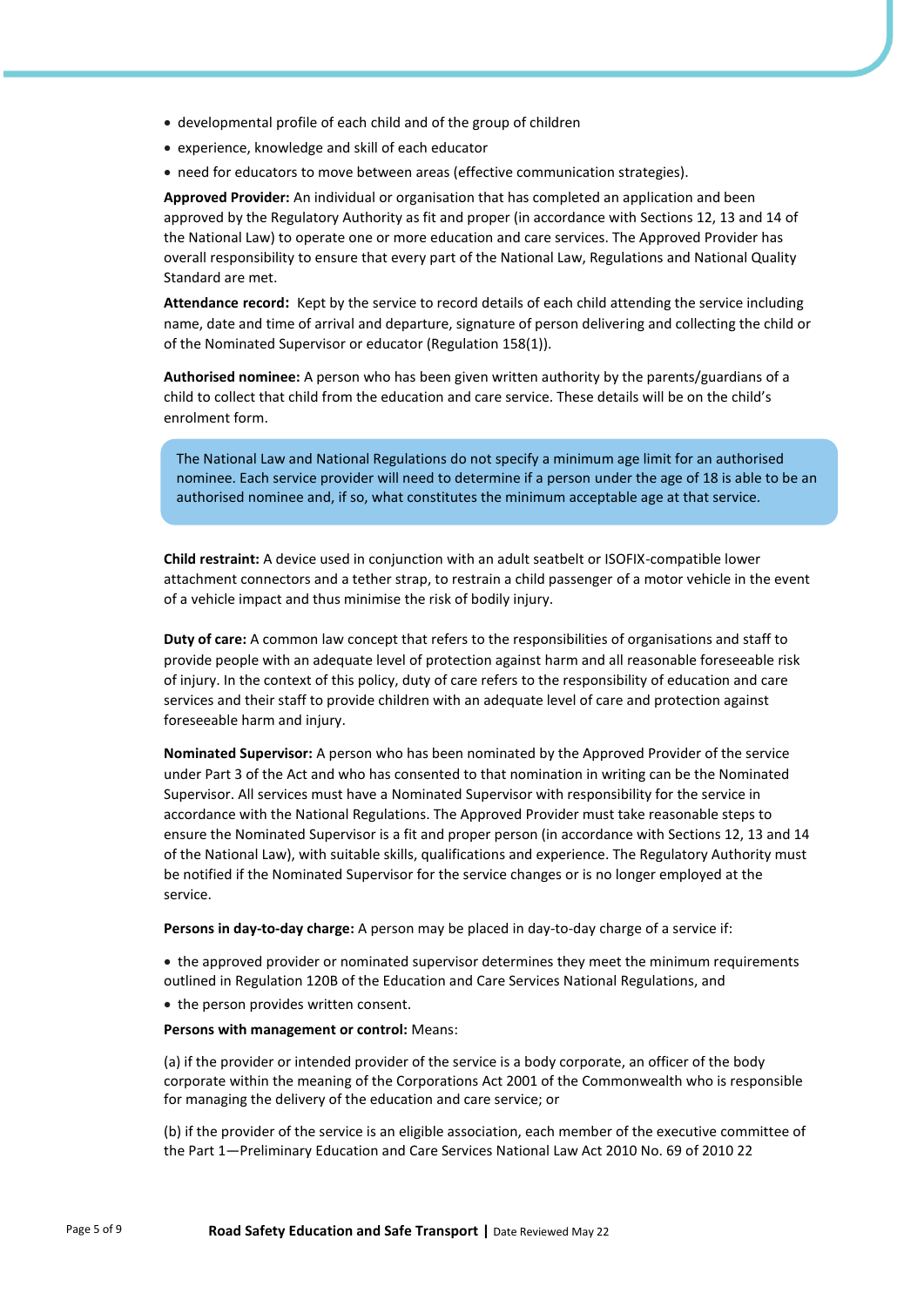association who has the responsibility, alone or with others, for managing the delivery of the education and care service; or

(c) if the provider of the service is a partnership, each partner who has the responsibility, alone or with others, for managing the delivery of the education and care service; or

(d) in any other case, a person who has the responsibility, alone or with others, for managing the delivery of the education and care service; and care service.

**Regular transportation:** In relation to an education and care service, means the transportation by the service or arranged by the service (other than as part of an excursion) of a child being educated and cared for by the service, where the circumstances relevant to a risk assessment are the same for each occasion on which the child is transported

**Risk assessment:** A risk assessment must identify and assess any hazard that poses a risk to a child's health, safety and/or wellbeing while on an excursion, and specify how these risks will be managed and/or minimised *(Regulation 101, 102B, 102C).* Risk assessments must consider:

- the proposed route and location of the excursion
- any water hazards
- any risks associated with water-based activities
- transport to and from the proposed location of the excursion
- the number of adults and children participating in the excursion
- the number of educators or other responsible adults who will be providing supervision given the level of risk, and whether or not specialised skills are required (e.g. lifesaving skills)
- the proposed activities, and the impact of this on children with varying levels of ability, additional needs or medical conditions
- the proposed duration of the excursion, and the impact of this on children with varying levels of ability, additional needs or medical conditions
- any items/information that should be taken on the excursion e.g. first aid kit, emergency contact details for children, medication for children with known medical conditions (such as asthma, anaphylaxis and diabetes) and a mobile phone.

ACECQA provides a sample Excursion Risk Management Plan at:

[www.acecqa.gov.au/resources/applications/sample-forms-and-templates](https://www.acecqa.gov.au/resources/applications/sample-forms-and-templates)

**Transportation**: Transportation forms part of an education and care service if the service remains responsible for children during the period of transportation. The responsibility for, and duty of care owed to children applies in scenarios where services are transporting children or have arranged for the transportation of children, between an education and care service premises and another location, for example their home, school, or a place of excursion.

**Wheeled toy**: a child's pedal car, skateboard, scooter (other than a motorised scooter) or tricycle or a similar toy, but only when it is being used by a child who is under 12 years old.



## **SOURCES AND RELATED POLICIES**

## SOURCES

- Early Learning Association Australia[: www.elaa.org.au](http://www.elaa.org.au/)
- Starting Out Safely: [www.childroadsafety.org.au](https://childroadsafety.org.au/)
- Department of Transport[: www.vicroads.vic.gov.au](https://www.vicroads.vic.gov.au/)
- Car Seats Save Lives: [www.carseatssavelives.com.au](https://carseatssavelives.com.au/)
- Best practice guidelines for the safe restraint of children travelling in motor vehicles. [www.neura.edu.au/crs-guidelines](https://www.neura.edu.au/crs-guidelines/)
- ACECQA Safe Transportation of Children: [https://www.acecqa.gov.au/sites/default/files/2020-08/Infosheet-](https://www.acecqa.gov.au/sites/default/files/2020-08/Infosheet-SafeTransportationOfChildren.pdf)[SafeTransportationOfChildren.pdf](https://www.acecqa.gov.au/sites/default/files/2020-08/Infosheet-SafeTransportationOfChildren.pdf)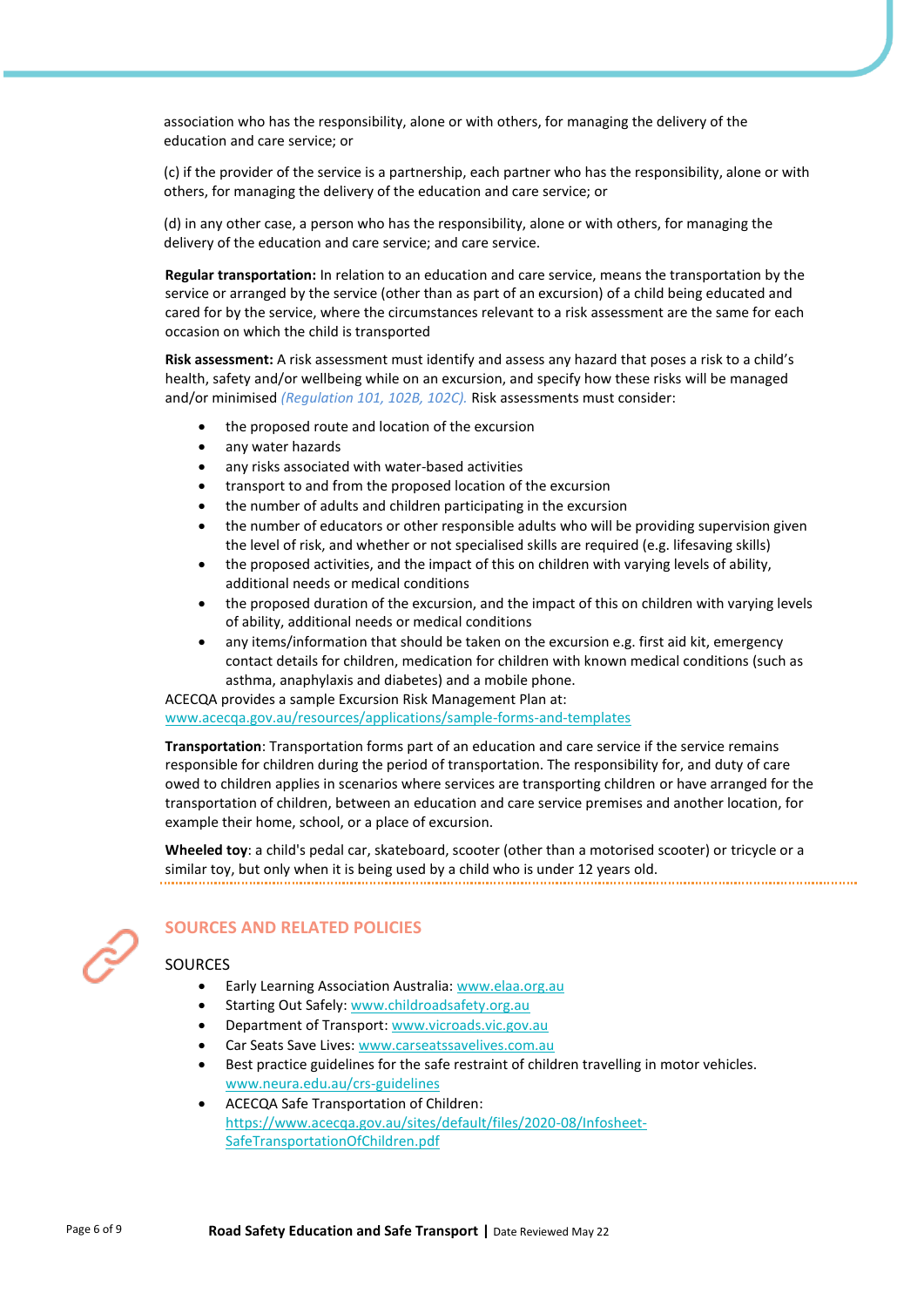## RELATED POLICIES

- Acceptance and Refusal of Authorisations
- Child Safe Environment
- Curriculum Development
- Delivery and Collection of Children
- Excursions and Service Events
- Inclusion and Equity
- Occupational Health and Safety
- Supervision of Children



## **EVALUATION**

In order to assess whether the values and purposes of the policy have been achieved, the approved provider will:

- regularly seek feedback from parents/guardians, children, educators, management and all affected by the policy regarding its effectiveness
- monitor the implementation, compliance, complaints and incidents in relation to this policy
- keep the policy up to date with current legislation, research, policy and best practice
- revise the policy and procedures as part of the service's policy review cycle, or as required
- notifying all stakeholders affected by this policy at least 14 days before making any significant changes to this policy or its procedures, unless a lesser period is necessary due to risk *(Regulation 172 (2))*.



## **ATTACHMENTS**

- Attachment 1: National Practices for Early Childhood Road Safety Education
- Attachment 2: Sample procedure when a child is observed to be at risk of harm while being transported to or from an early childhood premises

## **AUTHORISATION**

This policy was adopted by the approved provider of Stables Kindergarten on 1<sup>st</sup> December, 2021.

**REVIEW DATE:** 1/12/2023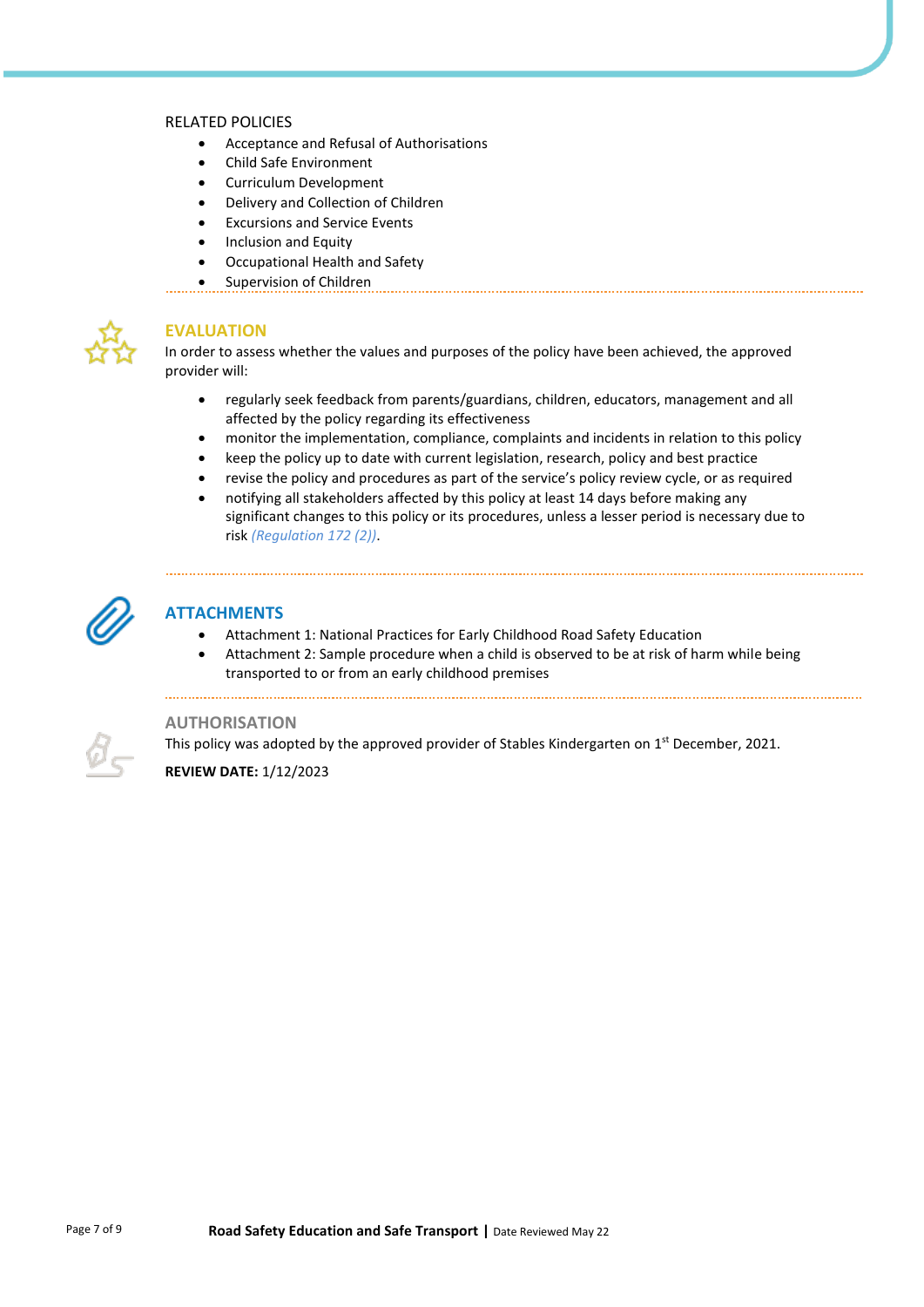## **ATTACHMENT 1. National Practices for Early Childhood Road Safety Education**

The National Practices for Early Childhood Road Safety Education have been developed by early childhood education and road safety experts across Australia and New Zealand. The eight national practices are based on research and are aligned with the Early Years Learning Framework.

The national practices guide early childhood educators and policy makers to develop, implement and evaluate evidencebased road safety programs that support children's and families learning about road safety. Refer to: [www.roadsafetyeducation.vic.gov.au/teaching-resources/early-childhood](http://www.roadsafetyeducation.vic.gov.au/teaching-resources/early-childhood)

The eight national practices are as follows:

## **Holistic approaches**

Recognise that children's learning is integrated and interconnected when making curriculum decisions about road safety education.

### **Responsiveness to children**

Deliver road safety education which is responsive to individual children and extends children's strengths, knowledge and interests.

### **Learning through play**

Through play-based learning seek opportunities to address road safety in a way that expands children's thinking and encourages problem solving.

## **Intentional teaching**

Engage in intentional teaching which extends and expands children's learning about road safety.

### **Learning environments**

Provide opportunities in the learning environment, including the local community, for safe and meaningful interaction with children, parents and carers about road safety.

#### **Cultural competence**

Implement road safety education that is culturally relevant for the diversity of children, their families and the community.

## **Continuity of learning and transitions**

Use the opportunity of transitions, in active partnership with children, families and the local community, for road safety education.

## **Assessment for learning**

Together with children and families, reflect on each child's learning and application of road safety to plan for future learning.